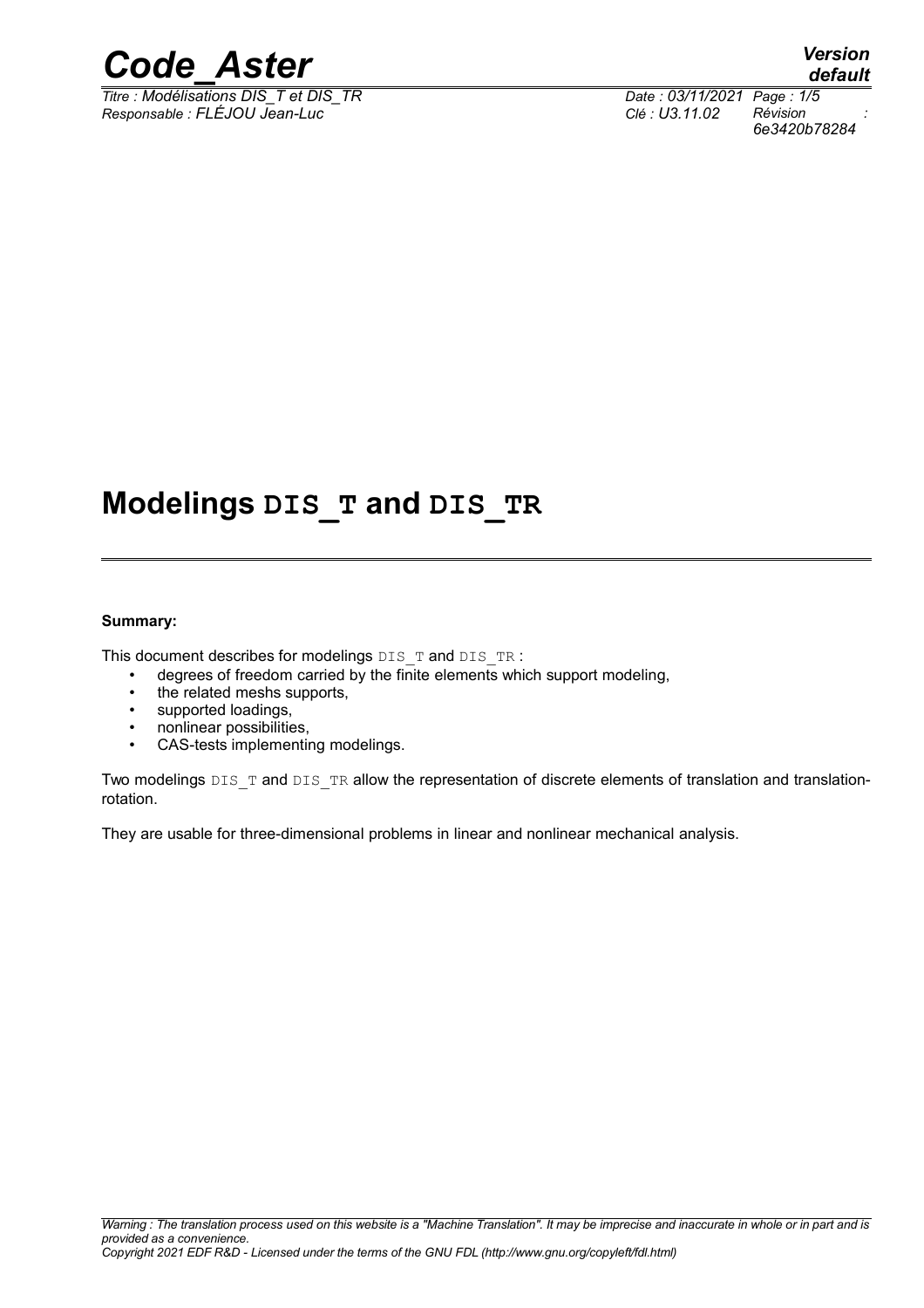*Titre : Modélisations DIS\_T et DIS\_TR Date : 03/11/2021 Page : 2/5 Responsable : FLÉJOU Jean-Luc Clé : U3.11.02 Révision :*

*6e3420b78284*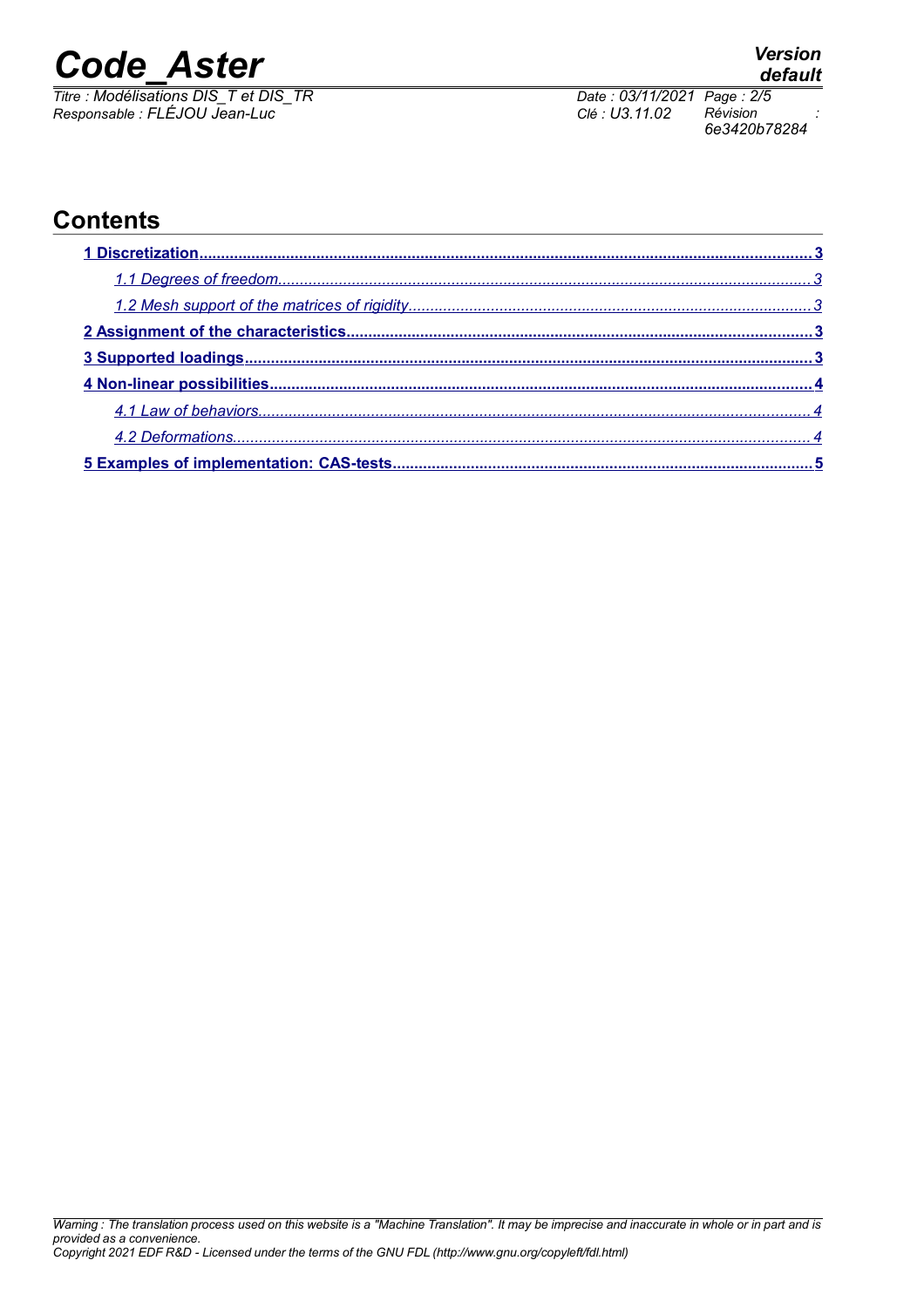*Titre : Modélisations DIS\_T et DIS\_TR Date : 03/11/2021 Page : 3/5 Responsable : FLÉJOU Jean-Luc Clé : U3.11.02 Révision :*

*6e3420b78284*

### <span id="page-2-4"></span>**1 Discretization**

#### **1.1 Degrees of freedom**

<span id="page-2-3"></span>For two modelings into three-dimensional the degrees of freedom of discretization are, in each node of the mesh support, the three components of displacement of translation or the six components (three translations and three rotations).

| <b>Finite element</b> |  | Degrees of freedom (with each node top) |     |         |     |
|-----------------------|--|-----------------------------------------|-----|---------|-----|
| DIS T                 |  |                                         |     |         |     |
| DIS TR                |  |                                         | DRX | DRY     | DRZ |
|                       |  |                                         |     | MARTINI |     |

#### **1.2 Mesh support of the matrices of rigidity**

<span id="page-2-2"></span>The meshs support of the discrete elements, in displacement formulation, are segments with two nodes SEG2 or of the specific meshs POI1 confused with a node:

| Modeling | Mesh | <b>Finite element</b> | <b>Remarks</b> |
|----------|------|-----------------------|----------------|
| DIS T    | POI1 | MECA DIS T N          |                |
|          | SEG2 | MECA DIS T L          |                |
| DIS TR   | POI1 | MECA DIS TR N         |                |
|          | SEG2 | MECA DIS TR L         |                |

For the meshs POI1, the efforts are calculated starting from the differences of the degrees of freedom of the node of the mesh with the fixed reference mark, while for the meshs SEG2, they are calculated starting from the differences in degree of freedom between the two nodes.

## **2 Assignment of the characteristics**

<span id="page-2-1"></span>For these discrete elements, it is necessary to affect geometrical characteristics which are complementary to the data of grid. The definition of these data is carried out with the order AFFE CARA ELEM associated with the keywords following factors:

• DISCRETE

Allows to define and affect the values of the matrices of rigidity, mass or damping. Supported modelings: DIS\_T, DIS\_TR

• ORIENTATION

Allows to define and affect a local reference mark. Supported modelings:  $DIS$   $T, DIS$   $TR$ 

### **3 Supported loadings**

<span id="page-2-0"></span>• GRAVITY

Allows to apply a loading of type gravity. Supported modelings: DIS\_T, DIS\_TR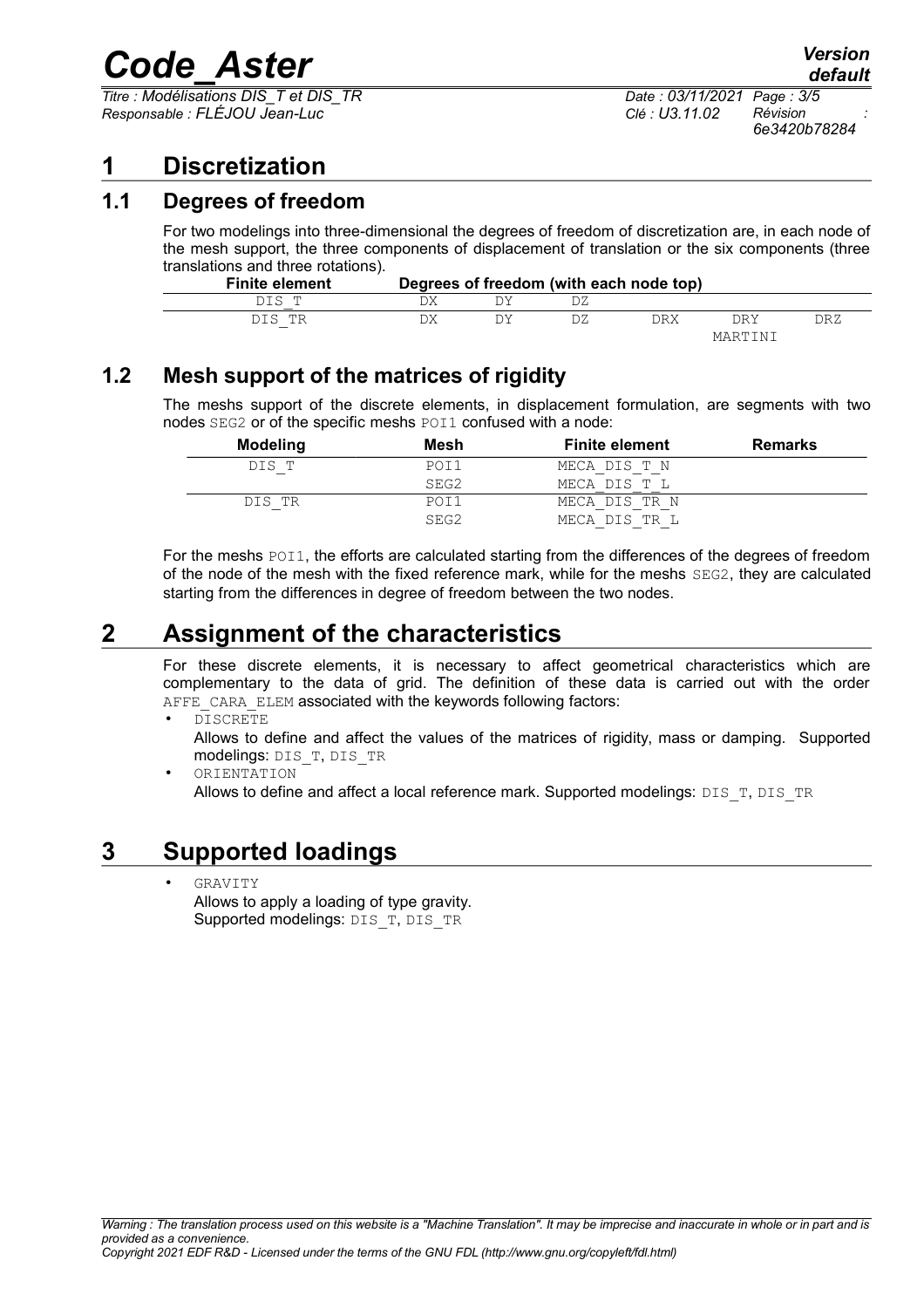*Titre : Modélisations DIS\_T et DIS\_TR Date : 03/11/2021 Page : 4/5 Responsable : FLÉJOU Jean-Luc Clé : U3.11.02 Révision :*

*6e3420b78284*

*default*

#### <span id="page-3-2"></span>**4 Non-linear possibilities**

#### **4.1 Law of behaviors**

<span id="page-3-1"></span>Laws of behaviors specific to these modelings, usable under BEHAVIOR in STAT NON LINE and DYNA\_NON\_LINE are documented in DEFI\_MATERIAU [U4.43.01]. All the discrete ones support these behaviors:

**/ ASSE\_CORN / WEAPON / DIS\_CHOC / DIS\_C ONTACT / ELAS / DIS\_VISC / DIS\_ECRO\_CINE / DIS\_ECRO\_EXAM NERVES / DIS\_BILI\_ELAS / DIS\_GRICRA / DIS\_GOUJ2E / CHOC\_ENDO / CHOC\_ENDO\_PENA**

Besides the assignment of the characteristics (AFFE\_CARA\_ELEM), the use of modelings  $DIS_T$  and DIS\_TR with STAT\_NON\_LINE/DYNA\_NON\_LINE/DYNA\_TRAN\_EXPLI imply to define characteristics material (via DEFI\_MATERIAU and AFFE\_MATERIAU).

With the material DIS\_CONTACT and behaviors DIS\_CHOC and DIS\_CONTACT the elastic matrix is calculated with the characteristic of stiffness defined in AFFE\_CARA\_ELEM, while the tangent matrix is calculated via the behavior DIS\_CHOC or DIS\_CONTACT.

#### **4.2 Deformations**

<span id="page-3-0"></span>Deformations available, used in the relations of behavior under the keyword DEFORMATION for the operators STAT\_NON\_LINE and DYNA\_NON\_LINE are (cf [U4.51.11]):

**/ 'SMALL'**

The deformations used for the relation of behavior are the linearized deformations calculated on the initial geometry.